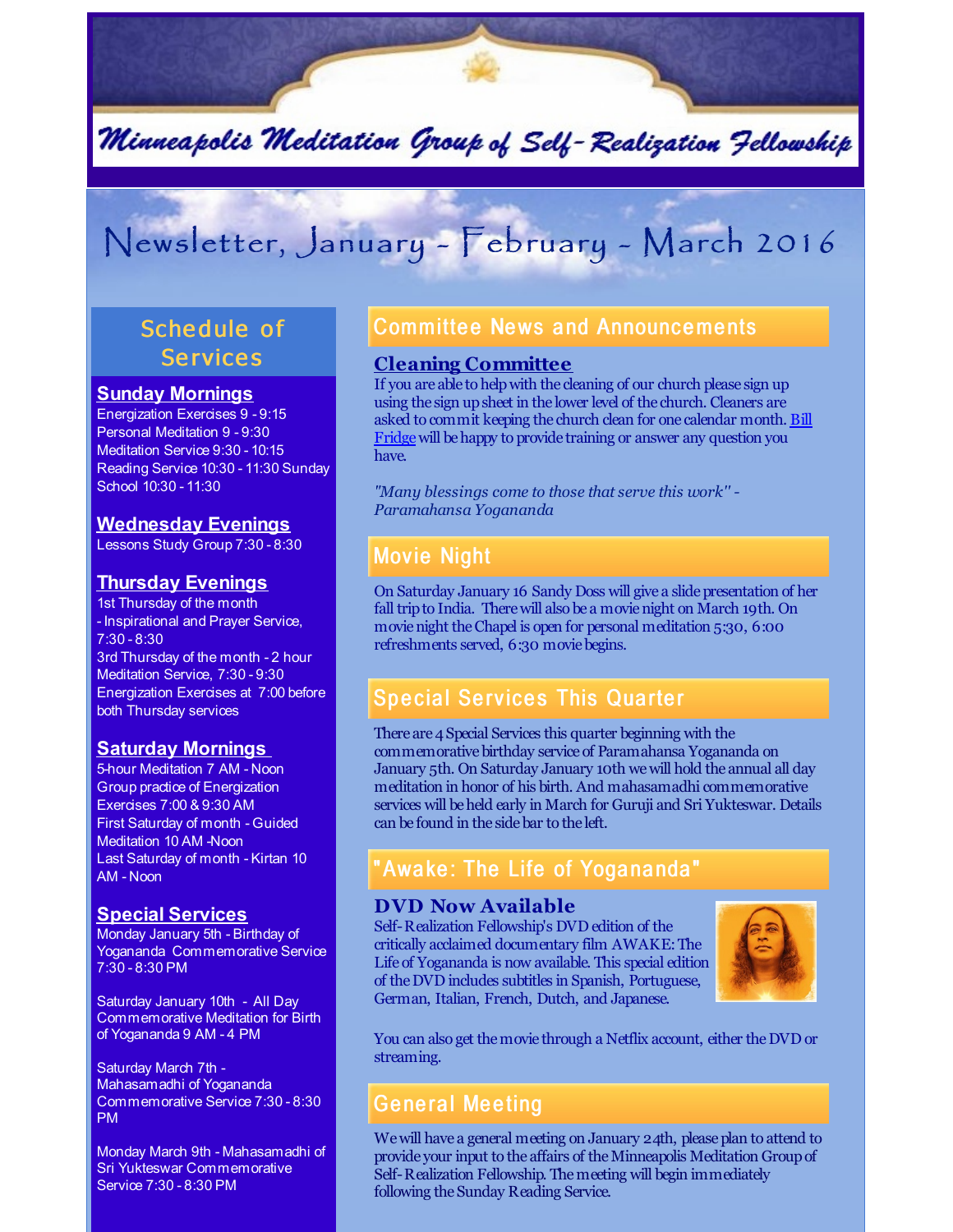#### **General Meeting**

January 24th at 11:30 following the Sunday Reading Service

#### **Movie Night**

Movie Nights for this quarter will be January 16 and March 19. 5:30 Chapel open for personal meditation, 6:00 refreshments served, 6:30 movie begins.

#### **Social Gatherings**

Vegetarian Potluck after Sunday Reading Service the first Sunday of every month.

# **Sunday Readings Schedule**

#### **January**

 - Kriya Yoga: Universal Science of God-Realization - Awakening Divine Memory - How to Be Stronger Than Life's Trials and Tests - Making the Most of Sundays - Uniting Your Will With God's Infinite Power

#### **February**

7- Does Satan Really Exist? 14 - The True Meaning of Self-**Realization** 21 - The Way to Mental Freedom 28 - Choosing to Be Happy

#### **March**

6- The Eternal Blessings of a True Guru 13 - Do We Live One or Many Lives? 20 - The Deeper Teachings of Jesus Christ 27 - The Resurrection of Christ Within You

#### Quote From Master



"The more you depend on conditions outside yourself for



## Counc il Memb e rs

Srihari Nandayal- Council Coordinator Mary Breslin - Secretary Sandy Doss - Treasurer Nancy Bierma - Member at Large Sandra Suarez - Member at Large

Please feel free to contact the council with your concerns or suggestions at [council@srfminneapolis.org](mailto:council@srfminneapolis.org).